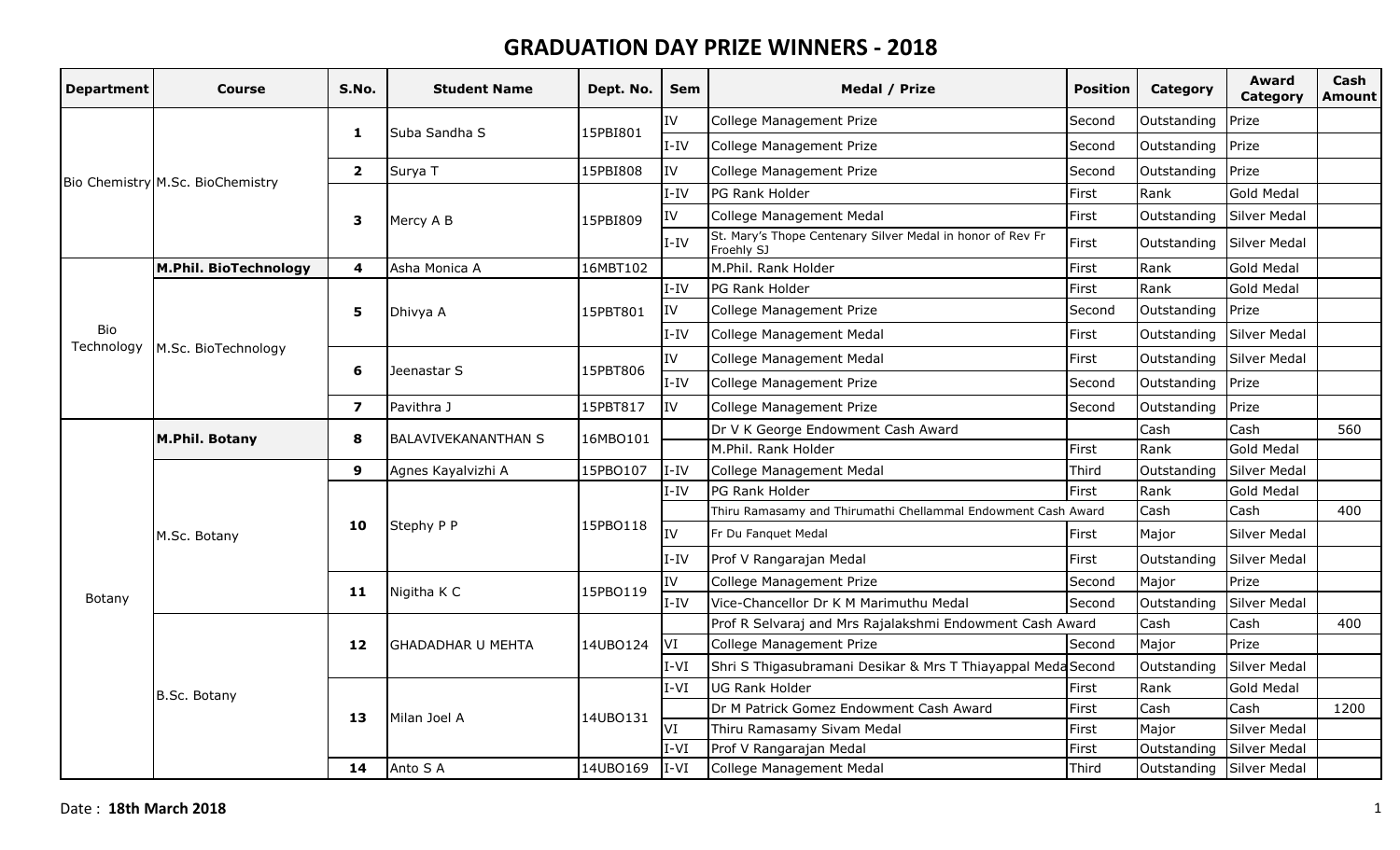|           | <b>M.Phil. Chemistry</b> | 15 | MARIA T J              | 16MCH111 |           | Dr K Durairaj Endowment Cash Award      |        | Cash        | Cash                | 400  |
|-----------|--------------------------|----|------------------------|----------|-----------|-----------------------------------------|--------|-------------|---------------------|------|
|           |                          |    |                        |          |           | M.Phil. Rank Holder                     | First  | Rank        | Gold Medal          |      |
|           |                          |    |                        |          | $I-IV$    | PG Rank Holder                          | First  | Rank        | Gold Medal          |      |
|           |                          | 16 | Esokkiya A             | 15PCH106 |           | Shri R Govindarajan Memorial Cash Award |        | Cash        | Cash                | 1600 |
|           |                          |    |                        |          | IV        | Raja Sri Annamalai Chettiyar Medal      | First  | Major       | <b>Silver Medal</b> |      |
|           |                          |    |                        |          | $I-IV$    | Fr Mathemw J Moolel SJ Medal            | First  | Outstanding | <b>Silver Medal</b> |      |
|           |                          | 17 | CYRIL JOHNSON J        | 15PCH108 |           | Dr T V Antony Cash Award                |        | Cash        | Cash                | 240  |
|           |                          | 18 | MICHAELAMMAL G         | 15PCH109 |           | Dr K S Arulsamy Cash Award              |        | Cash        | Cash                | 880  |
|           |                          |    |                        |          | $I-IV$    | Prof Balasubramaniam Medal              | Second | Outstanding | <b>Silver Medal</b> |      |
|           | M.Sc. Chemistry          |    |                        | 15PCH110 |           | Dr T V Antony Endowment Cash Award      |        | Cash        | Cash                | 400  |
|           |                          | 19 | <b>GANGA G</b>         |          | <b>IV</b> | College Management Prize                | Second | Major       | Prize               |      |
|           |                          |    |                        |          | I-IV      | College Management Medal                | Third  | Outstanding | Silver Medal        |      |
| Chemistry |                          | 20 | DIVIYA SAGAYA LIDIYA A | 15PCH811 |           | Dr S Kannan Endowment Cash Award        | Second | Cash        | Cash                | 400  |
|           |                          |    |                        |          | $I-IV$    | College Management Prize                | Second | Outstanding | Prize               |      |
|           |                          | 21 | Allin Theras Mariyal A | 15PCH815 | IV        | College Management Prize                | Second | Outstanding | Prize               |      |
|           |                          | 22 | <b>SIMONABISHEK S</b>  | 15PCH816 |           | Shri R Govindarajan Memorial Cash Award | First  | Cash        | Cash                | 1600 |
|           |                          |    |                        |          | IV        | College Management Medal                | First  | Outstanding | <b>Silver Medal</b> |      |
|           |                          |    |                        |          | $I-IV$    | College Management Medal                | First  | Outstanding | <b>Silver Medal</b> |      |
|           |                          | 23 | JEYASEELAN A           | 14UCH123 |           | Prof R Jeyaraj Endowment Cash Award     |        | Cash        | Cash                | 400  |
|           |                          |    |                        |          | <b>VI</b> | College Management Prize                | Second | Major       | Prize               |      |
|           |                          | 24 | JOE SAM X              | 14UCH160 |           | Fr Vatakunnal Memorial Cash Award       |        | Cash        | Cash                | 880  |
|           |                          |    |                        |          | $I-VI$    | Dr Ram Srinivasan Medal                 | Second | Outstanding | Silver Medal        |      |
|           | <b>B.Sc. Chemistry</b>   |    |                        |          | $I-VI$    | UG Rank Holder                          | First  | Rank        | Gold Medal          |      |
|           |                          | 25 | Ranjith Kumar R        | 14UCH162 |           | Shri K G Ramani Endowment Cash Award    |        | Cash        | Cash                | 2000 |
|           |                          |    |                        |          | <b>VI</b> | Thiru A C Joseph Medal II               | First  | Major       | Silver Medal        |      |
|           |                          |    |                        |          | $I-VI$    | Fr Mathew J Moolel Medal                | First  | Outstanding | Silver Medal        |      |
|           |                          | 26 | <b>AKILESWAR S</b>     | 14UCH165 |           | Prof S Jeyapalan Cash Award             |        | Cash        | Cash                | 800  |
|           |                          |    |                        |          | $I-VI$    | College Management Medal                | Third  | Outstanding | Silver Medal        |      |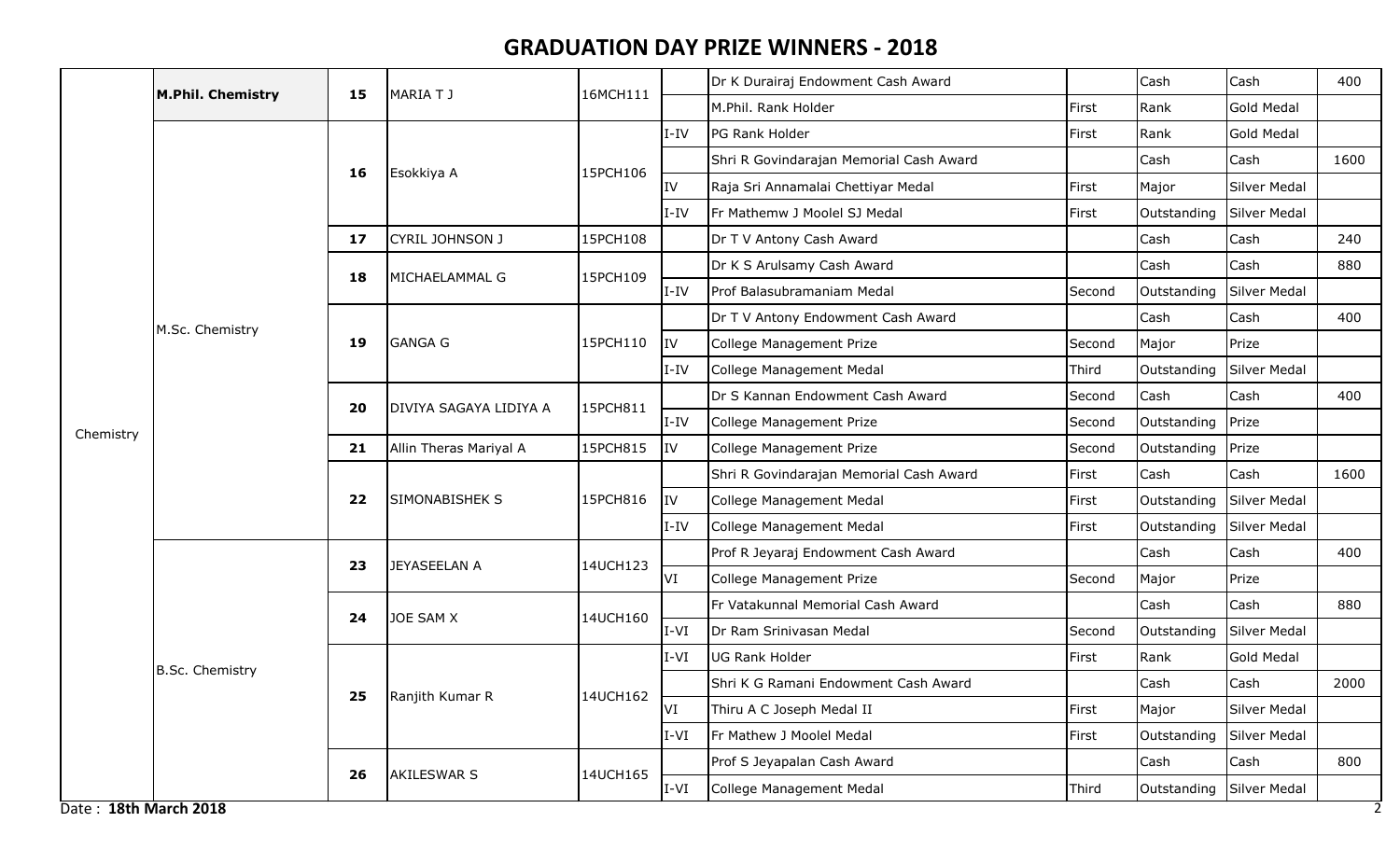|                       | <b>M.Phil. Commerce</b> | 27 | Soundarya R              | 16MCO111 |           | M.Phil. Rank Holder                        | First         | Rank              | Gold Medal        |      |
|-----------------------|-------------------------|----|--------------------------|----------|-----------|--------------------------------------------|---------------|-------------------|-------------------|------|
|                       |                         |    |                          |          | IV        | College Management Prize                   | Second        | Major             | Prize             |      |
|                       |                         | 28 | Devi K                   | 15PCO104 | $I-IV$    | College Management Medal                   | Third         | Outstanding       | Silver Medal      |      |
|                       |                         |    |                          |          | IV        | College Management Prize                   | First         | Major             | Prize             |      |
|                       | M.Com                   | 29 | Kavitha George           | 15PCO110 | $I-IV$    | College Management Medal                   | Second        | Outstanding       | Silver Medal      |      |
|                       |                         |    |                          |          | I-IV      | PG Rank Holder                             | First         | Rank              | <b>Gold Medal</b> |      |
|                       |                         | 30 | Subhalakshmi R           | 15PCO125 |           | Rev Dr A Sebastian SJ Endowment Cash Award |               | Cash              | Cash              | 1000 |
|                       |                         |    |                          |          | I-IV      | St. Mary's Thope Centenary Silver Medal    | First         | Outstanding       | Silver Medal      |      |
|                       |                         | 31 | Karthick A               | 14UCO102 | $I-VI$    | College Management Medal                   | Third         | Outstanding       | Silver Medal      |      |
| Commerce              |                         |    |                          |          | I-VI      | UG Rank Holder                             | First         | Rank              | <b>Gold Medal</b> |      |
|                       |                         |    | Dharanidharan V          |          |           | Shri Sultan Chand Trust Cash Award         |               | Cash              | Cash              | 2000 |
|                       |                         | 32 |                          | 14UCO108 | VI        | Prof Devasia Medal                         | First         | Major             | Silver Medal      |      |
|                       | <b>B.Com</b>            |    |                          |          | $I-VI$    | Major M Aravandi Medal                     | First         | Outstanding       | Silver Medal      |      |
|                       |                         |    |                          |          | VI        | College Management Prize                   | Second        | Major             | Prize             |      |
|                       |                         | 33 | Prabhakar Palaniyappan S | 14UCO124 | $I-VI$    | College Management Medal                   | <b>Second</b> | Outstanding       | Silver Medal      |      |
|                       |                         |    |                          |          | $IV-I$    | College Management Medal                   | First         | Outstanding       | Silver Medal      |      |
|                       |                         | 34 | Nandhakumar B            | 14UCO641 | lvi       | College Management Medal                   | First         | Major             | Silver Medal      |      |
|                       |                         | 35 | Guruvasan M              | 14UCO658 | VI        | College Management Prize                   | Second        | Major             | Prize             |      |
|                       |                         |    |                          |          | $I-IV$    | PG Rank Holder                             | First         | Rank              | Gold Medal        |      |
|                       |                         |    |                          |          |           | Rev Dr A Sebastian SJ Endowment Cash Award |               | Cash              | Cash              | 1000 |
|                       |                         | 36 | Mohanapriya C            | 15PCC808 | IV        | College Management Medal                   | First         | Outstanding       | Silver Medal      |      |
|                       | M.Com. CA               |    |                          |          | $I-IV$    | College Management Medal                   | First         | Outstanding       | Silver Medal      |      |
| Commerce              |                         | 37 | Yamuna Lakshmi M         | 15PCC818 | I-IV      | College Management Prize                   | Second        | Outstanding       | Prize             |      |
| CA                    |                         | 38 | Manickam V               | 15PCC821 | IV        | College Management Prize                   | Second        | Outstanding Prize |                   |      |
|                       |                         | 39 | Muniraju S               | 14UCC512 | <b>VI</b> | College Management Prize                   | Second        | Major             | Prize             |      |
|                       | B.Com. CA               |    |                          |          | $I\vee I$ | College Management Medal                   | First         | Outstanding       | Silver Medal      |      |
|                       |                         | 40 | Anush K S                | 14UCC546 | $I-VI$    | <b>UG Rank Holder</b>                      | First         | Rank              | <b>Gold Medal</b> |      |
|                       |                         |    |                          |          | VI        | College Management Medal                   | First         | Major             | Silver Medal      |      |
| Date: 18th March 2018 |                         |    |                          |          |           |                                            |               |                   |                   | 3    |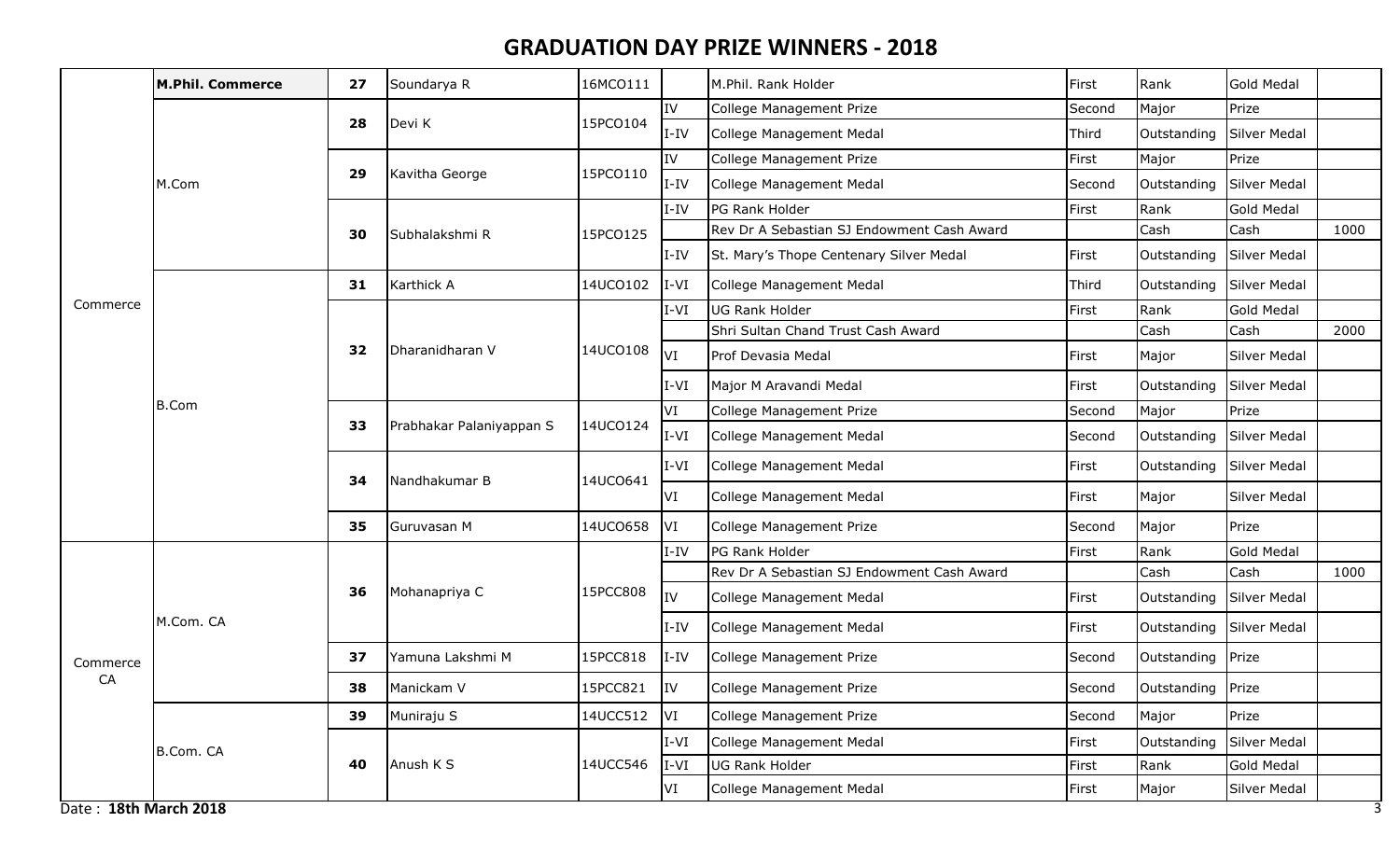|          | <b>M.Phil. Computer Science</b> | 41 | Syed Tanzeel Rabani       | 16MCS122 |           | M.Phil. Rank Holder                           | First  | Rank                     | Gold Medal   |     |
|----------|---------------------------------|----|---------------------------|----------|-----------|-----------------------------------------------|--------|--------------------------|--------------|-----|
|          |                                 |    |                           |          | $I-VI$    | PG Rank Holder                                | First  | Rank                     | Gold Medal   |     |
|          |                                 | 42 | Merlin Sofia S            | 14PCA101 |           | Rev Dr S John Britto SJ Cash Award            | First  | Cash                     | Cash         | 600 |
|          |                                 |    |                           |          | $IV-I$    | The Nagalakshmi Ammal Vaidyanathan Iyer Medal | First  | Outstanding              | Silver Medal |     |
|          | <b>MCA</b>                      | 43 | Jeromreginold A           | 14PCA103 | VI]       | College Management Prize                      | Second | Major                    | Prize        |     |
|          |                                 | 44 | Maria Felcia J            | 14PCA105 | $IV-I$    | College Management Medal                      | Third  | Outstanding              | Silver Medal |     |
|          |                                 | 45 | <b>ANTONIA JENIPHER G</b> | 14PCA107 |           | Mr A C Jeyaraj Endowment Cash Award           | Second | Cash                     | Cash         | 400 |
|          |                                 |    |                           |          | $IV-I$    | College Management Medal                      | Second | Outstanding              | Silver Medal |     |
| Computer |                                 | 46 | Magdaline Amalie J        | 14PCA114 | VI        | College Management Prize                      | First  | Major                    | Prize        |     |
|          |                                 | 47 | Srinivasan C              | 14UCS115 | V         | College Management Prize                      | First  | Major                    | Prize        |     |
| Science  |                                 | 48 | NARENDRA RAJA N           | 14UCS117 |           | Major M Aravindi Cash Award                   | Second | Cash                     | Cash         | 200 |
|          |                                 |    |                           |          | $I-VI$    | Prof K Krishnamoorthy Medal                   | Second | Outstanding Silver Medal |              |     |
|          |                                 | 49 | Lakshmanan R              | 14UCS120 | $I-VI$    | College Management Medal                      | Third  | Outstanding              | Silver Medal |     |
|          |                                 |    |                           |          | $I-VI$    | <b>UG Rank Holder</b>                         | First  | Rank                     | Gold Medal   |     |
|          | <b>B.Sc. Computer Science</b>   | 50 | Karthikeyan M             | 14UCS124 |           | Rev Dr S John Britto SJ Cash Award            | First  | Cash                     | Cash         | 600 |
|          |                                 |    |                           |          | $IV-I$    | Rev Dr G A Savariraj SJ Medal                 | First  | Outstanding              | Silver Medal |     |
|          |                                 | 51 | Muthu Kumaran P           | 14UCS160 | <b>VI</b> | College Management Prize                      | Second | Major                    | Prize        |     |
|          |                                 | 52 | Arul Suriya Prakash P     | 14UCS501 | VI        | College Management Prize                      | Second | Major                    | Prize        |     |
|          |                                 | 53 | Parthiban B               | 14UCS502 | <b>VI</b> | College Management Medal                      | First  | Major                    | Silver Medal |     |
|          |                                 | 54 | Robinson V                | 14UCS646 | $I-VI$    | College Management Medal                      | First  | Outstanding              | Silver Medal |     |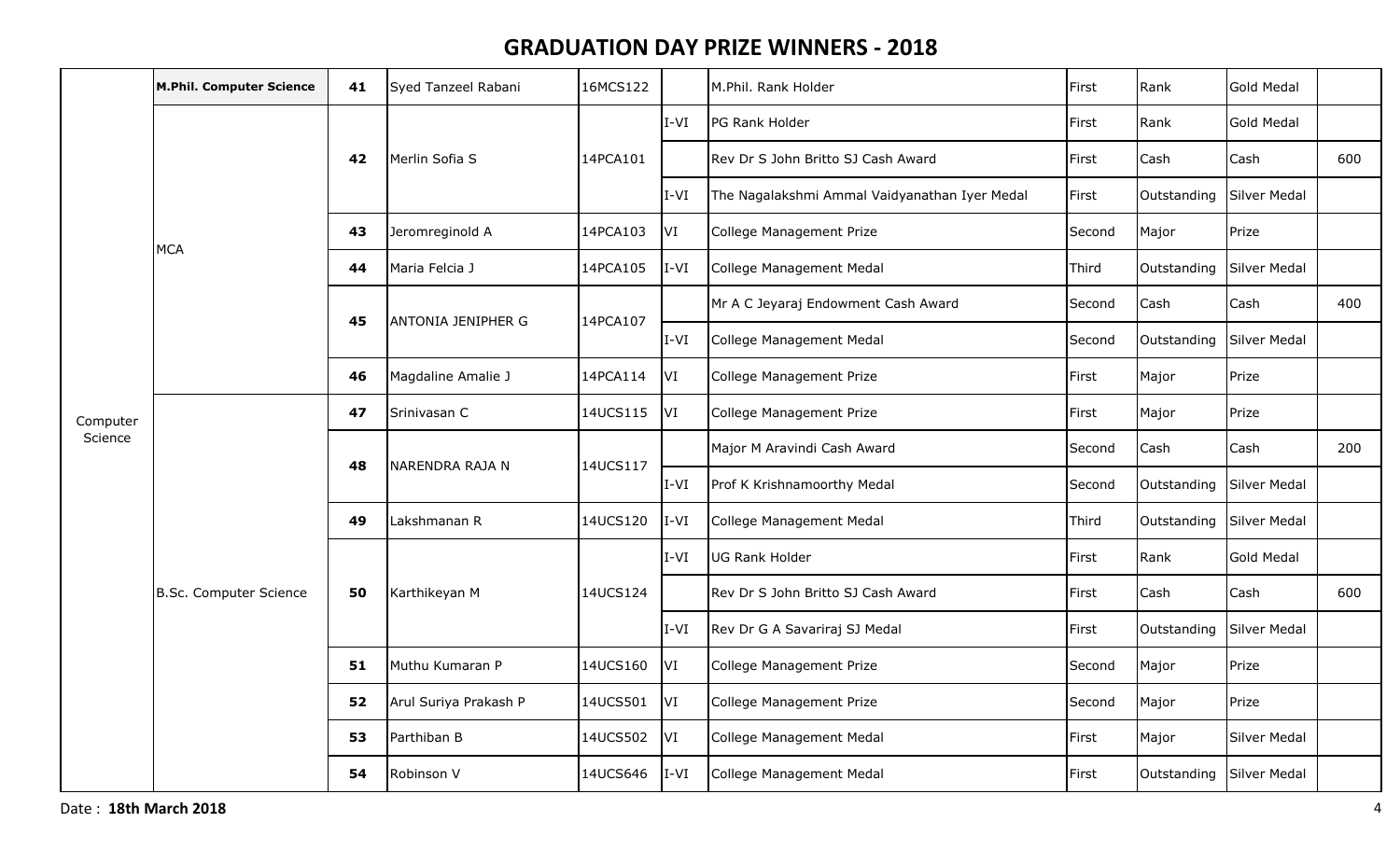|                       | <b>M.Phil. Economics</b> | 55 | Manimegalai M              | 16MEC107 |           | M.Phil. Rank Holder                                                    | First  | Rank                     | Gold Medal          |      |
|-----------------------|--------------------------|----|----------------------------|----------|-----------|------------------------------------------------------------------------|--------|--------------------------|---------------------|------|
|                       |                          | 56 | <b>ANITHA K</b>            | 15PEC101 |           | Dr A Mariaraj Endowment Cash Award                                     | Second | Cash                     | Cash                | 600  |
|                       |                          |    |                            |          | I-IV      | Sesqui-Centenary Endowment Memorial Medal                              | Second | Outstanding              | Silver Medal        |      |
|                       |                          |    |                            |          |           | Dr I Thiagarajan Endowment Cash Award                                  | Third  | Cash                     | Cash                | 400  |
|                       |                          | 57 | MOHANAPRIYA K              | 15PEC102 | IV        | College Management Prize                                               | Second | Major                    | Prize               |      |
|                       |                          |    |                            |          | I-IV      | Shri S Parthasarathy Iyengar Endowment Medal                           | Third  | Outstanding              | <b>Silver Medal</b> |      |
|                       | M.A. Economics           | 58 | MEENATCHI B                | 15PEC105 |           | Mr K Sellappan Cash Award                                              | Fourth | Cash                     | Cash                | 400  |
|                       |                          |    |                            |          | I-IV      | PG Rank Holder                                                         | First  | Rank                     | <b>Gold Medal</b>   |      |
|                       |                          |    | Arul Raj D                 |          |           | Shri P A Seshan Endowment Cash Award                                   | First  | Cash                     | Cash                | 800  |
|                       |                          | 59 |                            | 15PEC106 | <b>IV</b> | Thiru Kalyanaraman Gold Medal                                          | First  | Major                    | <b>Gold Medal</b>   |      |
|                       |                          |    |                            |          | IV        | (Late) Sri Kulandaisamy and (Late) Smt. Selvam Endowment<br>Cash Award |        | Outstanding              | Cash                | 300  |
|                       |                          |    |                            |          | I-IV      | Fr Carty SJ Medal                                                      | First  | Outstanding              | Silver Medal        |      |
| Economics             |                          |    | Nunna Pavan Kumar          | 14UEC112 | IV-I      | UG Rank Holder                                                         | First  | Rank                     | <b>Gold Medal</b>   |      |
|                       |                          | 60 |                            |          |           | Shri M S Rangarajan Endowment Cash Award                               |        | Cash                     | Cash                | 3200 |
|                       |                          |    |                            |          | VI        | Fr Adisayam Medal                                                      | First  | Major                    | <b>Silver Medal</b> |      |
|                       |                          |    |                            |          | $I-VI$    | Thiru R T Parthasarathi Medal                                          | First  | Outstanding              | <b>Silver Medal</b> |      |
|                       |                          | 61 | <b>VENTRAPATI PRASANTH</b> | 14UEC115 | $I-VI$    | (Late) Sri Kulandaisamy and (Late) Smt. Selvam Endowment<br>Cash Award | Fifth  | Cash                     | Cash                | 300  |
|                       |                          | 62 | <b>SANATANA NAYAK</b>      | 14UEC116 |           | Shri Ramasamy Chettiar and Smt Chandra Pushpalu Cash Awar Second       |        | Cash                     | Cash                | 800  |
|                       | <b>B.A. Economics</b>    |    |                            |          | $I-VI$    | College Management Medal                                               | Third  | Outstanding              | Silver Medal        |      |
|                       |                          |    |                            |          | I-IV      | Fr chockiah Memorial Medal                                             | First  | Outstanding              | Silver Medal        |      |
|                       |                          | 63 | <b>ANAND KISPOTTA</b>      | 14UEC118 |           | Shri M Muthuthandavan Cash Award                                       | First  | Cash                     | Cash                | 1600 |
|                       |                          |    |                            |          | $I-VI$    | College Management Medal                                               | Second | Outstanding Silver Medal |                     |      |
|                       |                          | 64 | MANOJ DUNG DUNG            | 14UEC120 |           | Dr A Mariaraj Endowment Cash Award                                     | Third  | Cash                     | Cash                | 600  |
|                       |                          |    |                            |          | VI]       | College Management Prize                                               | Second | Major                    | Prize               |      |
|                       |                          | 65 | LAZAR J                    | 14UEC158 |           | Dr I Thiagarajan Endowment Cash Award                                  | Fourth | Cash                     | Cash                | 400  |
| Date: 18th March 2018 |                          |    |                            |          |           |                                                                        |        |                          |                     | 5    |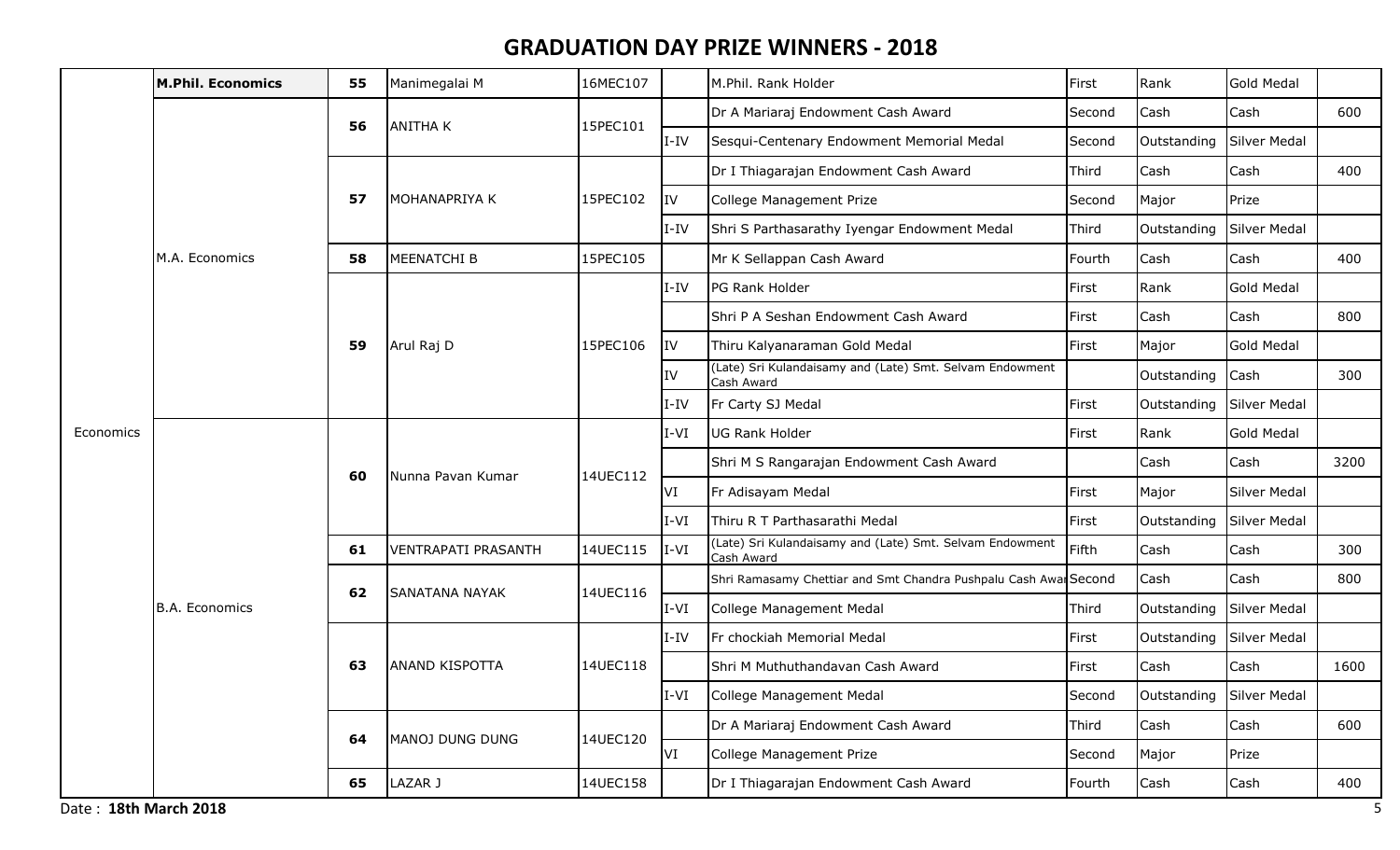|                       |                          |    |                           |          | $I-IV$    | PG Rank Holder                                                             | First  | Rank        | Gold Medal        |      |
|-----------------------|--------------------------|----|---------------------------|----------|-----------|----------------------------------------------------------------------------|--------|-------------|-------------------|------|
|                       |                          | 66 | Chinna Ponnu J            | 15PEL805 | IV        | College Management Medal                                                   | First  | Outstanding | Silver Medal      |      |
|                       | M.Sc. Electronics        |    |                           |          | $I-IV$    | College Management Medal                                                   | First  | Outstanding | Silver Medal      |      |
|                       |                          | 67 | Madhu Bhalla V S          | 15PEL806 | I-IV      | College Management Prize                                                   | Second | Outstanding | Prize             |      |
| Electronics           |                          | 68 | Saranya N                 | 15PEL809 | IV        | College Management Prize                                                   | Second | Outstanding | Prize             |      |
|                       |                          | 69 | Sujeeth Kumar B           | 14UEL506 | VI        | College Management Prize                                                   | Second | Major       | Prize             |      |
|                       |                          |    |                           |          | $I-VI$    | College Management Medal                                                   | First  | Outstanding | Silver Medal      |      |
|                       | <b>B.Sc. Electronics</b> | 70 | Dinesh Babu G             | 14UEL535 | $I-VI$    | UG Rank Holder                                                             | First  | Rank        | <b>Gold Medal</b> |      |
|                       |                          |    |                           |          | VI        | College Management Medal                                                   | First  | Major       | Silver Medal      |      |
|                       | M.Phil. English          | 71 | Honoureen Beatrice Gamble | 16MEN107 |           | M.Phil. Rank Holder                                                        | First  | Rank        | <b>Gold Medal</b> |      |
|                       |                          |    |                           |          |           | Thiru A Goplan Memorial Cash Award                                         | Second | Cash        | Cash              | 400  |
|                       |                          | 72 | JOSEPH K J                | 15PEN101 | <b>IV</b> | College Management Prize                                                   | Second | Major       | Prize             |      |
|                       |                          |    |                           |          | $I-IV$    | College Management Medal                                                   | Second | Outstanding | Silver Medal      |      |
|                       |                          |    | Linnette John Majella J   |          | $I-IV$    | PG Rank Holder                                                             | First  | Rank        | <b>Gold Medal</b> |      |
|                       |                          |    |                           |          |           | Thiru A Goplan Memorial Cash Award                                         | First  | Cash        | Cash              | 400  |
|                       | M.A. English             | 73 |                           | 15PEN105 | IV        | Fr George Thottungal SJ Medal                                              | First  | Major       | Silver Medal      |      |
|                       |                          |    |                           |          | I-IV      | Fr Pinto SJ Medal                                                          | First  | Outstanding | Silver Medal      |      |
|                       |                          | 74 | Elsin Pravin S            | 15PEN106 | I-IV      | College Management Medal                                                   | Third  | Outstanding | Silver Medal      |      |
|                       |                          | 75 | Amee Karunya P            | 15PEN821 | $I-IV$    | College Management Prize                                                   | Second | Outstanding | Prize             |      |
|                       |                          | 76 | Gayathri G                | 15PEN833 | IV        | College Management Medal                                                   | First  | Outstanding | Silver Medal      |      |
|                       |                          |    |                           |          | IV        | College Management Prize                                                   | Second | Outstanding | Prize             |      |
| English               |                          | 77 | Ushanandhini K            | 15PEN843 | $I-IV$    | College Management Medal                                                   | First  | Outstanding | Silver Medal      |      |
|                       |                          |    |                           |          | $I-VI$    | <b>UG Rank Holder</b>                                                      | First  | Rank        | <b>Gold Medal</b> |      |
|                       |                          |    |                           |          |           | Rev Dr A Leo Tagore SJ Cash Award                                          | First  | Cash        | Cash              | 400  |
|                       |                          | 78 | Mark Nicholas Glasford    | 14UEN104 | VI        | Fr Quinn Medal                                                             | First  | Major       | Silver Medal      |      |
|                       |                          |    |                           |          | $I-VI$    | Thiru S Ganapathy Medal                                                    | First  | Outstanding | Silver Medal      |      |
|                       |                          |    |                           |          |           | Justice Dr A R Lakshmanan Cash Award                                       | Second | Cash        | Cash              | 400  |
|                       |                          | 79 | <b>PRABHUP</b>            | 14UEN144 | $I-VI$    | College Management Medal                                                   | Second | Outstanding | Silver Medal      |      |
|                       | B.A. English             | 80 | Santhosh Kumar B          | 14UEN162 | VI        | College Management Prize                                                   | Second | Major       | Prize             |      |
|                       |                          |    |                           |          | $IV-I$    | College Management Medal                                                   | Third  | Outstanding | Silver Medal      |      |
|                       |                          | 81 | Ramya X                   | 14UEN620 | VI        | College Management Prize                                                   | Second | Major       | Prize             |      |
|                       |                          |    |                           |          | $I-VI$    | College Management Medal                                                   | First  | Outstanding | Silver Medal      |      |
|                       |                          | 82 | Divya K S                 | 14UEN670 |           | Coimbatore Chapter of St.Joseph's College Alumni Association<br>Cash Award |        | Cash        | Cash              | 1200 |
|                       |                          |    |                           |          | VI        | College Management Medal                                                   | First  | Major       | Silver Medal      |      |
| Date: 18th March 2018 |                          |    |                           |          |           |                                                                            |        |             |                   |      |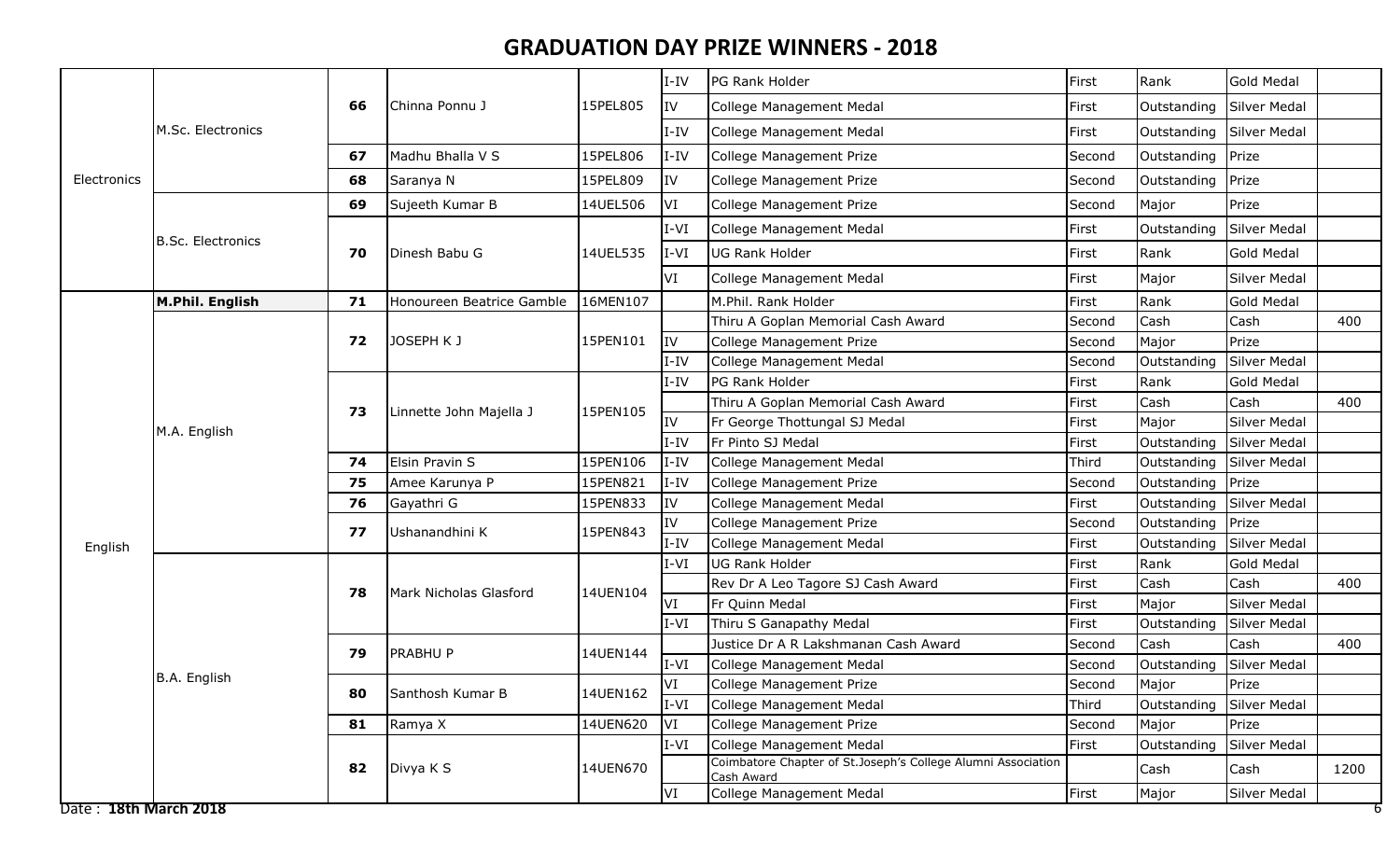|            | M.Phil. History    | 83 | Supra S                       | 16MHS103 |           | M.Phil. Rank Holder                            | First  | Rank              | <b>Gold Medal</b> |      |
|------------|--------------------|----|-------------------------------|----------|-----------|------------------------------------------------|--------|-------------------|-------------------|------|
|            |                    |    |                               |          | $I-IV$    | PG Rank Holder                                 | First  | Rank              | Gold Medal        |      |
|            |                    |    |                               |          |           | Rev Dr G Pushparaj SJ Endowment Cash Award     |        | Cash              | Cash              | 2000 |
|            |                    | 84 | Suganya S                     | 15PHS805 | Iv        | College Management Prize                       | Second | Outstanding       | Prize             |      |
|            | M.A. History       |    |                               |          | I-IV      | College Management Medal                       | First  | Outstanding       | Silver Medal      |      |
|            |                    |    |                               |          |           | Prof V R Ramachandra Dikshitar Cash Award      |        | Cash              | Cash              | 160  |
|            |                    | 85 | <b>BHUVANESWARI S</b>         | 15PHS806 | $I-IV$    | College Management Prize                       | Second | Outstanding       | Prize             |      |
|            |                    | 86 | Prabhakara Rao<br>Kambhampati | 15PHS810 | IV        | College Management Medal                       | First  | Outstanding       | Silver Medal      |      |
| History    |                    | 87 | Raghuraman R                  | 14UHS103 | <b>VI</b> | Prof Albert Lobo Medal                         | First  | Major             | Silver Medal      |      |
|            |                    |    |                               |          | $I-VI$    | <b>UG Rank Holder</b>                          | First  | Rank              | <b>Gold Medal</b> |      |
|            |                    |    | Ranjit Ekka                   |          |           | Rev Dr G Pushparaj SJ Endowment Cash Award     |        | Cash              | Cash              | 2000 |
|            |                    | 88 |                               | 14UHS124 | lvı       | College Management Prize                       | Second | Major             | Prize             |      |
|            | B.A. History       |    |                               |          | $I-VI$    | Fr Stanislaus Costa Medal                      | First  | Outstanding       | Silver Medal      |      |
|            |                    | 89 | Anil Soreng                   | 14UHS125 | VI        | Prof Albert Lobo Medal                         | First  | Major             | Silver Medal      |      |
|            |                    |    |                               |          |           | Late Prof V R Ramachandra Dikshitar Cash Award |        | Cash              | Cash              | 240  |
|            |                    | 90 | PRASANTA HEMBRAM B            | 14UHS127 | $I-VI$    | College Management Medal                       | Third  | Outstanding       | Silver Medal      |      |
|            |                    |    | <b>GAYATHRI S</b>             |          |           | Rev Dr A Leo Tagore SJ Cash Award              |        | Cash              | Cash              | 400  |
|            |                    | 91 |                               | 14UHS182 | $I-VI$    | Rev Fr Betram Endowment Medal                  | Second | Outstanding       | Silver Medal      |      |
|            | <b>M.Phil. HRM</b> | 92 | Gayathri G                    | 16MHR107 |           | M.Phil. Rank Holder                            | First  | Rank              | Gold Medal        |      |
|            |                    | 93 | Lavanya M                     | 15PHR103 | $I-IV$    | College Management Medal                       | Third  | Outstanding       | Silver Medal      |      |
|            |                    |    |                               |          | I-IV      | PG Rank Holder                                 | First  | Rank              | Gold Medal        |      |
|            |                    | 94 | Anu Akshaya S                 | 15PHR109 | <b>IV</b> | College Management Prize                       | Second | Major             | Prize             |      |
|            |                    |    |                               |          | I-IV      | Thiru Jacob Andrews Chakranakal Medal          | First  | Outstanding       | Silver Medal      |      |
| <b>HRM</b> | M.A. HRM           | 95 | Jayalakshmi G                 | 15PHR113 | IV        | Thiru T S Chinnaswamy Medal                    | First  | Major             | Silver Medal      |      |
|            |                    |    |                               |          | I-IV      | College Management Medal                       | Second | Outstanding       | Silver Medal      |      |
|            |                    | 96 | Rumamfura Eric                | 15PHR801 | IV        | College Management Medal                       | First  | Outstanding       | Silver Medal      |      |
|            |                    | 97 | Nisha Isidore C               | 15PHR802 | I-IV      | College Management Medal                       | First  | Outstanding       | Silver Medal      |      |
|            |                    |    |                               | 15PHR810 | IV        | <b>College Management Prize</b>                | Second | Outstanding       | Prize             |      |
|            |                    | 98 | Niyonzima Nels Kelvin         |          | I-IV      | College Management Prize                       | Second | Outstanding Prize |                   |      |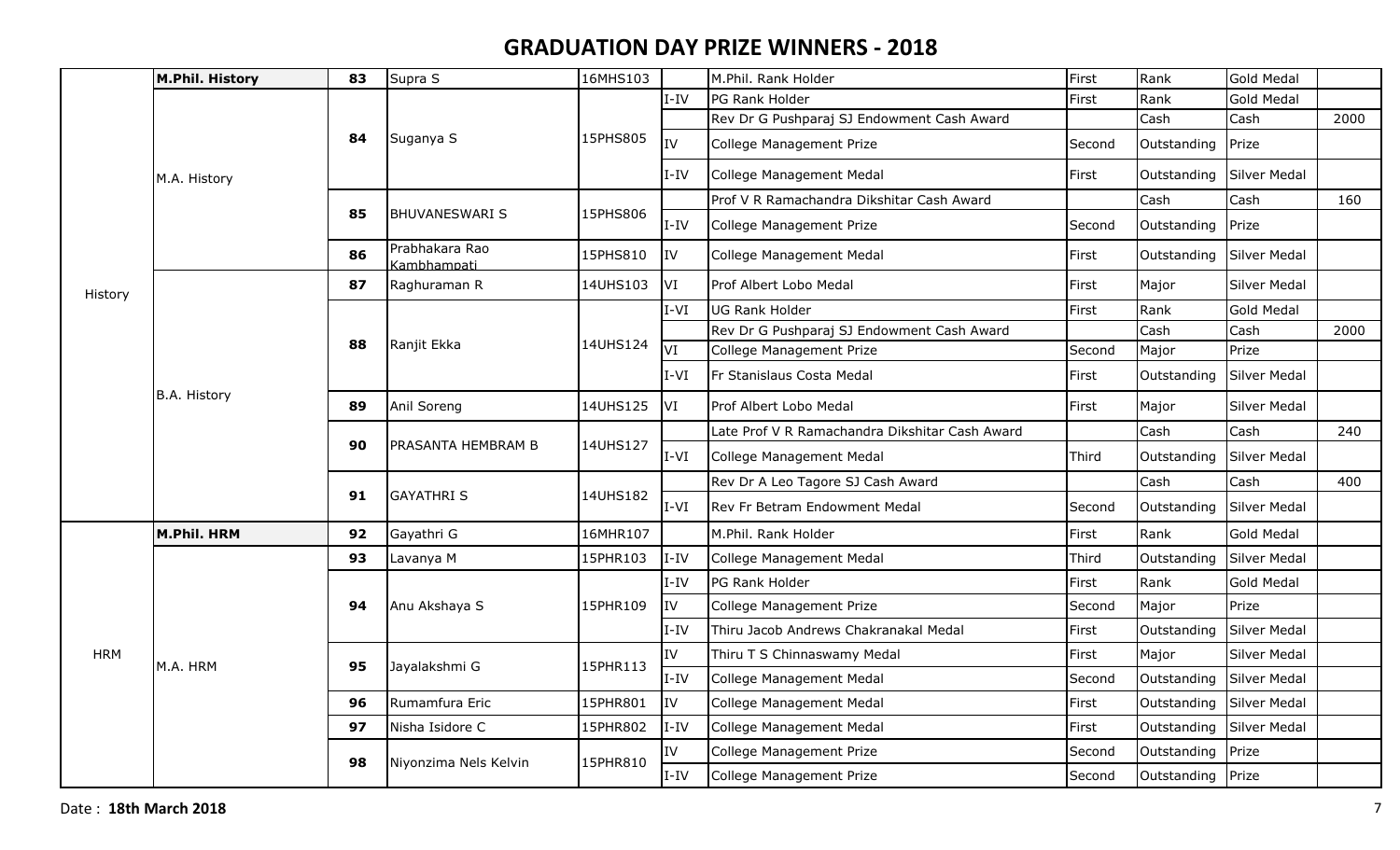|                       |                        | 99  | Rama Krishnan R                 | 15PCS810 | $I-IV$                   | College Management Prize                                                 | Second | Outstanding              | Prize               |      |
|-----------------------|------------------------|-----|---------------------------------|----------|--------------------------|--------------------------------------------------------------------------|--------|--------------------------|---------------------|------|
|                       |                        |     |                                 |          | $I-IV$                   | PG Rank Holder                                                           | First  | Rank                     | <b>Gold Medal</b>   |      |
|                       |                        | 100 | Merlin Jenifer I                | 15PCS817 |                          | Major M Aravandi Cash Award                                              |        | Cash                     | Cash                | 200  |
|                       | M.Sc. Computer Science |     |                                 |          | $I-IV$                   | St. Mary's Thope Centenary Silver Medal in honor of<br>Rev Fr Froehly SJ | First  | Outstanding              | Silver Medal        |      |
|                       |                        | 101 | Mariappan R                     | 15PCS911 | IV                       | College Management Medal                                                 | First  | Outstanding              | Silver Medal        |      |
|                       |                        | 102 | Manimegalai J                   | 15PCS921 | <b>IV</b>                | College Management Prize                                                 | Second | Outstanding Prize        |                     |      |
|                       |                        | 103 | Antony Xavier P                 | 16DCA803 | ΙI                       | College Management Prize                                                 | Second | Outstanding              | Prize               |      |
| IT                    | <b>PGDCA</b>           | 104 | Joe Livingston S                | 16DCA903 |                          | College Management Medal                                                 | First  | Outstanding              | Silver Medal        |      |
|                       |                        |     |                                 |          | $\rm II$                 | College Management Medal                                                 | First  | Outstanding Silver Medal |                     |      |
|                       |                        | 105 | Jaichandran R                   | 14UBC612 | VI                       | College Management Medal                                                 | First  | Major                    | Silver Medal        |      |
|                       |                        |     |                                 |          | $I-VI$                   | College Management Medal                                                 | First  | Outstanding              | Silver Medal        |      |
|                       | <b>BCA</b>             |     | Anirudha R                      |          | $I-VI$                   | UG Rank Holder                                                           | First  | Rank                     | <b>Gold Medal</b>   |      |
|                       |                        | 106 |                                 | 14UBC623 |                          | Head and Staff Members of IT Department Cash Award                       |        | Cash                     | Cash                | 400  |
|                       |                        |     |                                 |          |                          | Rev Dr A Sebastian SJ Endowment Cash Award                               |        | Cash                     | Cash                | 1000 |
|                       |                        |     |                                 |          | VI                       | College Management Prize                                                 | Second | Major                    | Prize               |      |
|                       |                        | 107 | Praveen Joe A                   | 15PBA105 | $I-IV$                   | College Management Medal                                                 | Third  | Outstanding              | Silver Medal        |      |
|                       |                        | 108 | Vincent R<br>15PBA108           | IV       | College Management Prize | First                                                                    | Major  | Prize                    |                     |      |
| <b>MBA</b>            | MBA                    |     |                                 |          | $I-IV$                   | College Management Medal                                                 | Second | Outstanding              | Silver Medal        |      |
|                       |                        |     |                                 |          | I-IV                     | PG Rank Holder                                                           | First  | Rank                     | <b>Gold Medal</b>   |      |
|                       |                        | 109 | Amala Cynthia I                 | 15PBA154 | <b>IV</b>                | College Management Prize                                                 | Second | Major                    | Prize               |      |
|                       |                        |     |                                 |          | $I-IV$                   | College Management Medal                                                 | First  | Outstanding              | Silver Medal        |      |
|                       |                        | 110 | MELBONE ANOOP                   | 14UBU518 |                          | Rev Dr A Sebastian SJ Endowment Cash Award                               |        | Cash                     | Cash                | 800  |
|                       |                        |     | SAHAYARAJ B                     |          | VI                       | College Management Prize                                                 | Second | Major                    | Prize               |      |
|                       |                        |     |                                 |          | $I-VI$                   | College Management Medal                                                 | First  | Outstanding Silver Medal |                     |      |
| <b>BBA</b>            | <b>BBA</b>             |     |                                 |          | $I-VI$                   | UG Rank Holder                                                           | First  | Rank                     | <b>Gold Medal</b>   |      |
|                       |                        | 111 | Kanagasapabathy<br>Sapthaswaran | 14UBU571 |                          | Rev Fr P Susai SJ Memorial Cash Award                                    |        | Cash                     | Cash                | 800  |
|                       |                        |     |                                 |          |                          | Rev Dr A Sebastian SJ Endowment Cash Award                               |        | Cash                     | Cash                | 1000 |
|                       |                        |     |                                 |          | VI                       | College Management Medal                                                 | First  | Major                    | <b>Silver Medal</b> |      |
| Date: 18th March 2018 |                        |     |                                 |          |                          |                                                                          |        |                          |                     | 8    |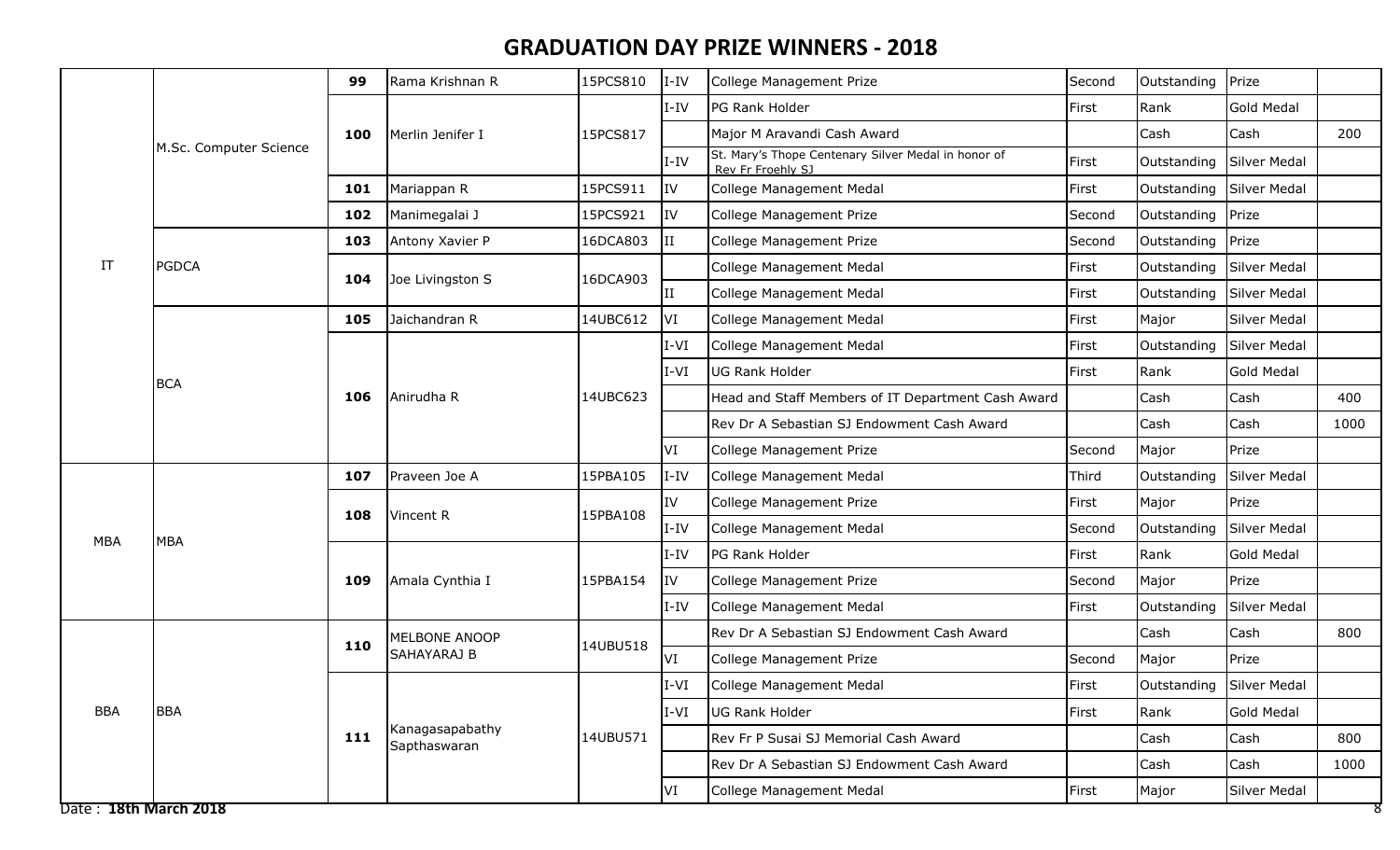|                       | <b>M.Phil. Mathematics</b> | 112 | Catherine Sangeetha A       | 16MMA130       |        | M.Phil. Rank Holder                                                                  | First  | Rank        | <b>Gold Medal</b>   |      |
|-----------------------|----------------------------|-----|-----------------------------|----------------|--------|--------------------------------------------------------------------------------------|--------|-------------|---------------------|------|
|                       |                            |     |                             |                |        | Prof A Savarimuthu and Mrs Amalapushpam Endowment Cash First                         |        | Cash        | Cash                | 800  |
|                       |                            | 113 | YOSHUVA GENESIS F           | 15PMA101       |        | Rev Dr A Sebastian SJ Endowment Cash Award                                           |        | Cash        | Cash                | 1000 |
|                       |                            |     |                             |                | $I-IV$ | St. Joseph's College Centenary Medal                                                 | First  | Outstanding | <b>Silver Medal</b> |      |
|                       |                            | 114 | Jenifer J                   | 15PMA106       | $I-IV$ | Thiru R A Gopalaswami Endowment Medal                                                | Second | Outstanding | Silver Medal        |      |
|                       |                            | 115 | Sonia Princy A              | 15PMA121       | IV     | Thiru Suriyanarayan Iyer Memorial Medal                                              | First  | Major       | <b>Silver Medal</b> |      |
|                       |                            |     |                             |                | I-IV   | Smt R Meenakshi Ammal and Shri K Ramachndra Iyer Memorid Third                       |        | Outstanding | Silver Medal        |      |
|                       | M.Sc. Mathematics          | 116 | Jenitha Arockia Mary S      | 15PMA131       | IV     | College Management Prize                                                             | Second | Major       | Prize               |      |
|                       |                            |     |                             |                | I-IV   | PG Rank Holder                                                                       | First  | Rank        | <b>Gold Medal</b>   |      |
|                       |                            | 117 | Joeslin A                   | 15PMA827       |        | Rev Dr A Sebastian SJ Endowment Cash Award                                           |        | Cash        | Cash                | 1000 |
|                       |                            |     |                             |                | IV     | College Management Medal                                                             | First  | Outstanding | Silver Medal        |      |
|                       |                            |     |                             |                | $I-IV$ | College Management Medal                                                             | First  | Outstanding | Silver Medal        |      |
|                       |                            | 118 | Stefy Evangelin R           | 15PMA834       | IV     | College Management Prize                                                             | Second | Outstanding | Prize               |      |
|                       |                            |     |                             |                | $I-IV$ | College Management Prize                                                             | Second | Outstanding | Prize               |      |
| Mathematics           |                            | 119 | <b>ARUNACHALA PRASATH C</b> | 14UMA126       |        | Shri Atur Subbaroa, Smt. Venka Lakshmi & Ms. Anuradha<br><b>Endowment Cash Award</b> |        | Cash        | Cash                | 4000 |
|                       |                            |     |                             |                | $I-VI$ | Thiru R A Gopalaswami Endowment Medal                                                | Second | Outstanding | Silver Medal        |      |
|                       |                            |     |                             |                |        | Coimbatore Chapter of St.Joseph's College Alumni Association<br>Cash Award           |        | Cash        | Cash                | 1200 |
|                       |                            | 120 | <b>SELVAKARTHI P</b>        | 14UMA128       | VI     | College Management Prize                                                             | Second | Major       | Prize               |      |
|                       |                            |     |                             |                |        | Vashakuma Trust Cash Award in memory of Shri V.N. Vasudev Third                      |        | Cash        | Cash                | 3000 |
|                       |                            | 121 | JOHN BOSCO P                | 14UMA201       | $I-VI$ | College Management Medal                                                             | Third  | Outstanding | Silver Medal        |      |
|                       |                            |     |                             |                | $I-VI$ | <b>UG Rank Holder</b>                                                                | First  | Rank        | <b>Gold Medal</b>   |      |
|                       | <b>B.Sc. Mathematics</b>   |     |                             |                |        | Vashakuma Trust Cash Award in memory of Shri V.N. Vasudev First                      |        | Cash        | Cash                | 7000 |
|                       |                            | 122 | Daniel P                    | 14UMA239       |        | Rev Dr A Sebastian SJ Endowment Cash Award                                           |        | Cash        | Cash                | 1000 |
|                       |                            |     |                             |                | VI     | Thiru Ramachandran Medal                                                             | First  | Major       | <b>Silver Medal</b> |      |
|                       |                            |     |                             |                | $I-VI$ | Rev Fr Ehrhart SJ Medal                                                              | First  | Outstanding | Silver Medal        |      |
|                       |                            | 123 | YOGESWARAN S                | 14UMA276       |        | Prof A Savarimuthu and Mrs Amalapushpam Endowment Cash Award                         |        | Cash        | Cash                | 800  |
|                       |                            |     |                             |                | lvi    | College Management Prize                                                             | Second | Major       | Prize               |      |
|                       |                            | 124 | Juno Sandra D               | 14UMA517  I-VI |        | College Management Medal                                                             | First  | Outstanding | Silver Medal        |      |
|                       |                            |     |                             |                |        | Shri Atur Subbaroa, Smt. Venka Lakshmi & Ms. Anuradha<br><b>Endowment Cash Award</b> |        | Cash        | Cash                | 4000 |
|                       |                            | 125 | Karthika Devi K             | 14UMA575 VI    |        | College Management Medal                                                             | First  | Major       | Silver Medal        |      |
| Date: 18th March 2018 |                            |     |                             |                |        |                                                                                      |        |             |                     | 9    |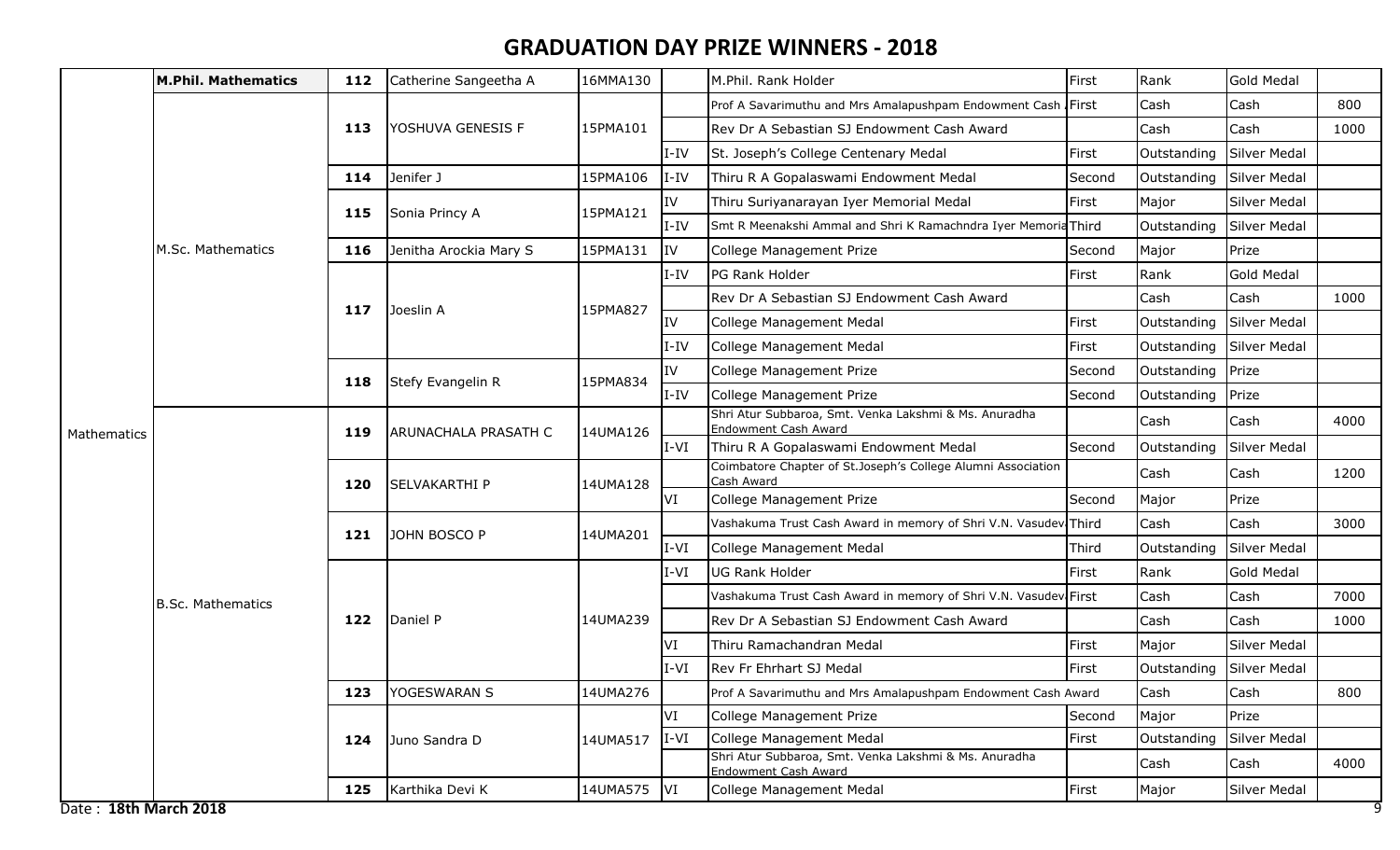|         | <b>M.Phil. Physics</b> | 126 | Vidhya V               | 16MPH117 |               | M.Phil. Rank Holder                                             | First    | Rank        | <b>Gold Medal</b>   |      |
|---------|------------------------|-----|------------------------|----------|---------------|-----------------------------------------------------------------|----------|-------------|---------------------|------|
|         |                        |     |                        |          | $I-IV$        | PG Rank Holder                                                  | First    | Rank        | Gold Medal          |      |
|         |                        | 127 | Paul Raj A             | 15PPH105 |               | Rev. Fr. S M Irudayam SJ Endowment Cash Award                   | First    |             | Cash                | 3000 |
|         |                        |     |                        |          |               | St.Joseph's Cash Award                                          |          | Cash        | Cash                | 750  |
|         |                        |     |                        |          | $I-IV$        | Thiru Kallinga Madhom Sankara Krishnan Endowment Gold Med First |          | Outstanding | <b>Gold Medal</b>   |      |
|         |                        |     |                        |          | IV            | College Management Prize                                        | Second   | Major       | Prize               |      |
|         |                        | 128 | Vincy M                | 15PPH111 | $I-IV$        | Fr G A Savari Raj SJ Silver Jubilee Gold Medal                  | Second   | Outstanding | Gold Medal          |      |
|         |                        |     |                        |          |               | Dr R Victor Williams Cash Award                                 |          | Cash        | Cash                | 2000 |
|         | M.Sc. Physics          |     |                        | 15PPH112 |               | St.Joseph's Cash Award                                          |          | Cash        | Cash                | 750  |
|         |                        | 129 | <b>ARPUTHA LILLY A</b> |          |               | Dr S Gunasekaran Cash Award                                     |          | Cash        | Cash                | 800  |
|         |                        |     |                        |          | IV            | Fr Sewell SJ Medal                                              | First    | Major       | Silver Medal        |      |
|         |                        |     |                        |          | $I-IV$        | Smt R Meenakshi Ammal and Shri K Ramachndra Iyer Memoria Third  |          | Outstanding | Silver Medal        |      |
|         |                        | 130 | <b>DEVI JENOVA E</b>   | 15PPH122 |               | St.Joseph's Cash Award                                          |          | Cash        | Cash                | 750  |
|         |                        | 131 | Sarmila T              | 15PPH824 | IV            | College Management Prize                                        | Second   | Outstanding | Prize               |      |
|         |                        |     |                        |          | $\mbox{I-IV}$ | College Management Medal                                        | First    | Outstanding | Silver Medal        |      |
| Physics |                        | 132 | Suresh V               | 15PPH829 | IV            | College Management Medal                                        | First    | Outstanding | Silver Medal        |      |
|         |                        |     |                        |          | $I-IV$        | College Management Prize                                        | Second   | Outstanding | Prize               |      |
|         |                        |     | Srinivasa Gopalan K R  | 14UPH103 | $I-VI$        | <b>UG Rank Holder</b>                                           | First    | Rank        | <b>Gold Medal</b>   |      |
|         |                        | 133 |                        |          |               | Rev Fr S M Irudayam SJ Endowment Cash Award                     | Outgoing | Cash        | Cash                | 3000 |
|         |                        |     |                        |          | IVI.          | College Management Prize                                        | Second   | Major       | Prize               |      |
|         |                        |     |                        |          | $I-VI$        | Prof K Ananthapadmanabhan Medal                                 | First    | Outstanding | Silver Medal        |      |
|         |                        | 134 | <b>ARAVINTH S</b>      | 14UPH112 | $I-VI$        | Shri V S Raghavan Memorial Cash Award                           | Fourth   | Cash        | Cash                | 400  |
|         |                        | 135 | <b>SIVA V</b>          | 14UPH114 |               | Dr C Francis Xavier Cash Award                                  | Third    | Cash        | Cash                | 800  |
|         | <b>B.Sc. Physics</b>   |     |                        |          | $I-VI$        | Thiru Y L Raju Medal                                            | Third    | Outstanding | Silver Medal        |      |
|         |                        |     |                        |          |               | Prof A Selvaraj Endowment Cash Award                            | Second   | Cash        | Cash                | 800  |
|         |                        | 136 | <b>TONY NARZARY</b>    | 14UPH127 | <b>VI</b>     | Thiru P E Subramanian Iyer Medal II                             | First    | Major       | Silver Medal        |      |
|         |                        |     |                        |          | $I-VI$        | Prof N Ananthakrishnan Memorial Medal                           | Second   | Outstanding | Silver Medal        |      |
|         |                        | 137 | Nandhakumar S          | 14UPH534 | VI            | College Management Prize                                        | Second   | Major       | Prize               |      |
|         |                        |     |                        |          | $I-VI$        | College Management Medal                                        | First    | Outstanding | Silver Medal        |      |
|         |                        | 138 | Joicy A                | 14UPH549 |               | Prof A Selvaraj Endowment Cash Award                            |          | Cash        | Cash                | 800  |
|         |                        |     |                        |          | VI            | College Management Medal                                        | First    | Major       | <b>Silver Medal</b> |      |